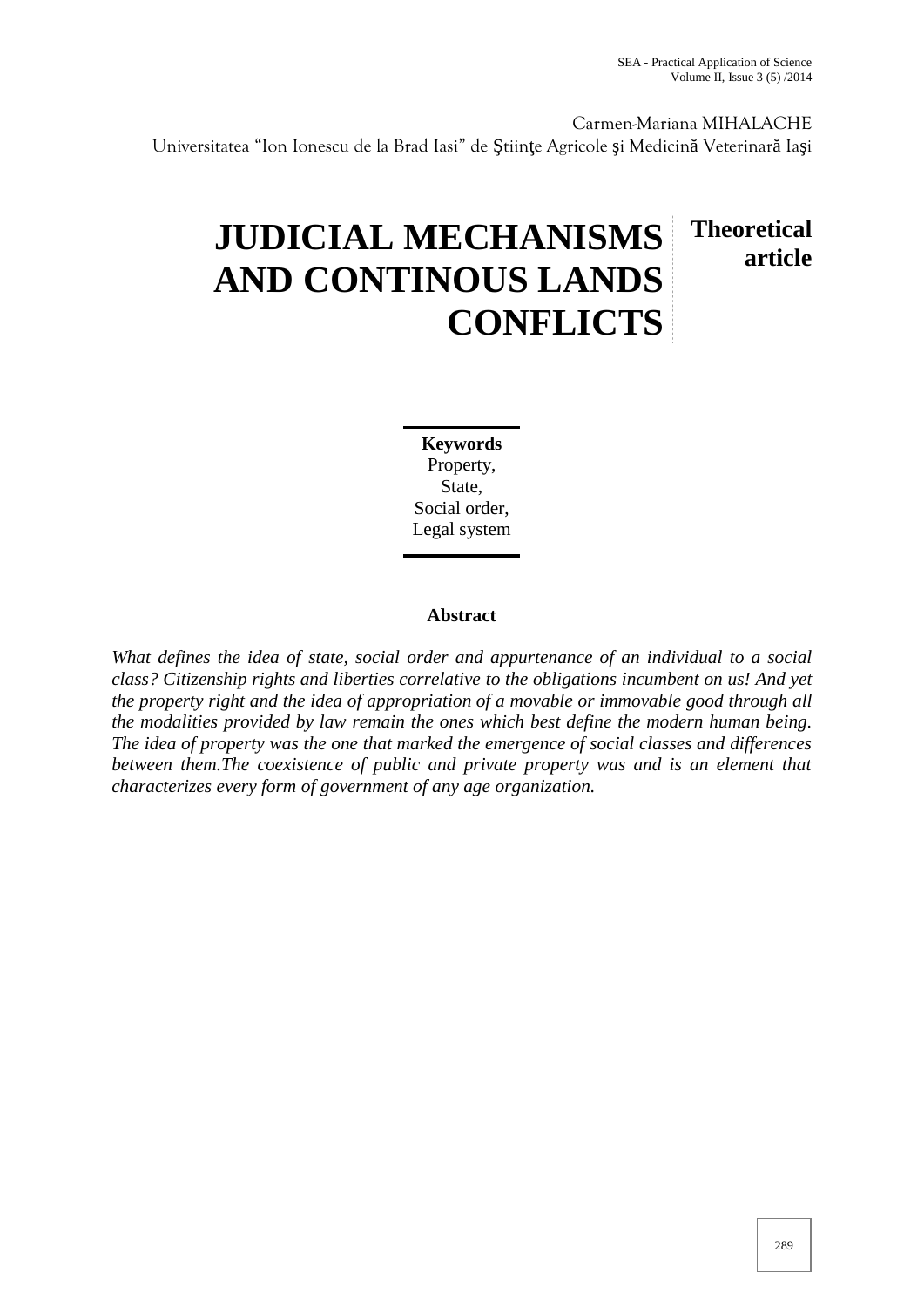In a socialist state as Romania was after World War II and until the revolution from 1989, the state area and implicitly the public property occupies an overwhelming percentage, also motivated by the fact that the law from that time prohibited a citizen to own more than one dwelling house, and if a second property was acquired by inheritance he was obliged to alienate it, under the sanction that, in case of a contrary conduct it becomes state property.

The idea of revolution and the phenomenon itself marks the dissatisfaction of the people besides a state system management that considers it no longer represents him, so that as a vox populis manifestation there is a reversal of the theocracy and system values back to what?

The revolution did not mark a return to the government form previous to the communist regime establishment, respectively the constitutional monarchy, but has opted for a democratic republic with semi-parliamentary regime, as in the first instance was outlined by the regulation manner and the function of the main levers of democratic control established between the Parliament, President and Government as the main leading institutions of the Romanian state.

The main issues pursued by this article refer to private property, modalities for its reconstitution, perceived as remedy measures for former owners or their heirs, the manners of protecting and respecting it related to public property, which constitutes the main social value protected by the legislature previous to 1990 (we take into consideration the period of the communist regime) we try to emphasize in a synthetic manner inconsistent both of the legislature in which regards the private property restitution as well as the legal regime difference related to the measures of protection between private and public property.

An inequitable differentiated regime of protection for the private property reported to the private one in an early legislative was found in the Romanian penal code, for breach in different modalities specific to criminal acts that affect the patrimony, the injuries brought to public property constituting an aggravating circumstance.

Currently in our legal system there are constitutional guarantees regarding the respect of the right of private property, being protected regardless of the holder in relation to Article 44 from the Constitution of Romania and Article 1 from the Romanian penal code.

From the point of view of the author, these guarantees exist at the declarative mode, the judicial practice both in the criminal and the civil guarantees when private property right is infringed, not reflecting always the spirit of the Romanian legislator who situates the property among the fundamental values protected by the Romanian state of law.

Thus, regarding the judicial practice at the level of prosecution regarding the application manner of Article 220 Romanian penal code, which regulates the offense of trespass, does not reflect in any way the respect for private property that should exist by the solution to prosecute those who intentionally disrupt two of the main attributes of the property right regulated by Article 448 in the old Romanian civil code, now Article 556 Romanian civil code, respectively the possession and use, attributes that reflect the content of the property right.

As main way of committing Article 220 paragraph 1 Romanian penal code takes into consideration the occupation, in whole or in part, of an immobile which is in the possession of other person, without its consent and without prior approval received under the law, or refusal to liberate the building.

As it results from the constitutive content of the crime, the perpetrator of the possession disorder, named in the phase of criminal prosecution as accused, and in the one of judicial inquiry as defendant, occupies a building, without the permission given by the owner of the property right of an immobile, built or not built, or by his mandatory. On other words between the victim, the owner and the accused there is no bailment, rental or lease agreement.

From the point of view of the author the contractual agreement only must exist and be proven, not to speak of trespass, even though the manner of verbal or written agreement doesn't gather the conditions of validity of such a contract in relation to the provisions of the civil code. In the absence of such agreement we appreciate that there are gathered elements of the offense of trespass, especially if the perpetrator knew that the land is not part of a building or property of himself or another person's that would have given the permission.

The more common solution in this matter, is to acquit the perpetrator reported to Article 10 letter d Code of Criminal Procedure reprinted in 1997, above the new Criminal Procedure Code, entered into force on February 15, 2014 (it is not gathered one of the elements of the offense), motivated by the fact that the landlord does not have a protocol of possession for that land, and thus he can not proof that at one time he had the effective possession of the land. With such type of litigious situations and solutions I've shown above, are faced the heirs of the people holding a property proved by a property title, due to the fact that their author deceased and the injured party received the inherits reconstitution right on the grounds of the Law no. 18/1991 regarding the land fund, modified and republished. The solutions are absurd in the context that reported to the provisions of the laws regarding the land fund it is impossible the issue of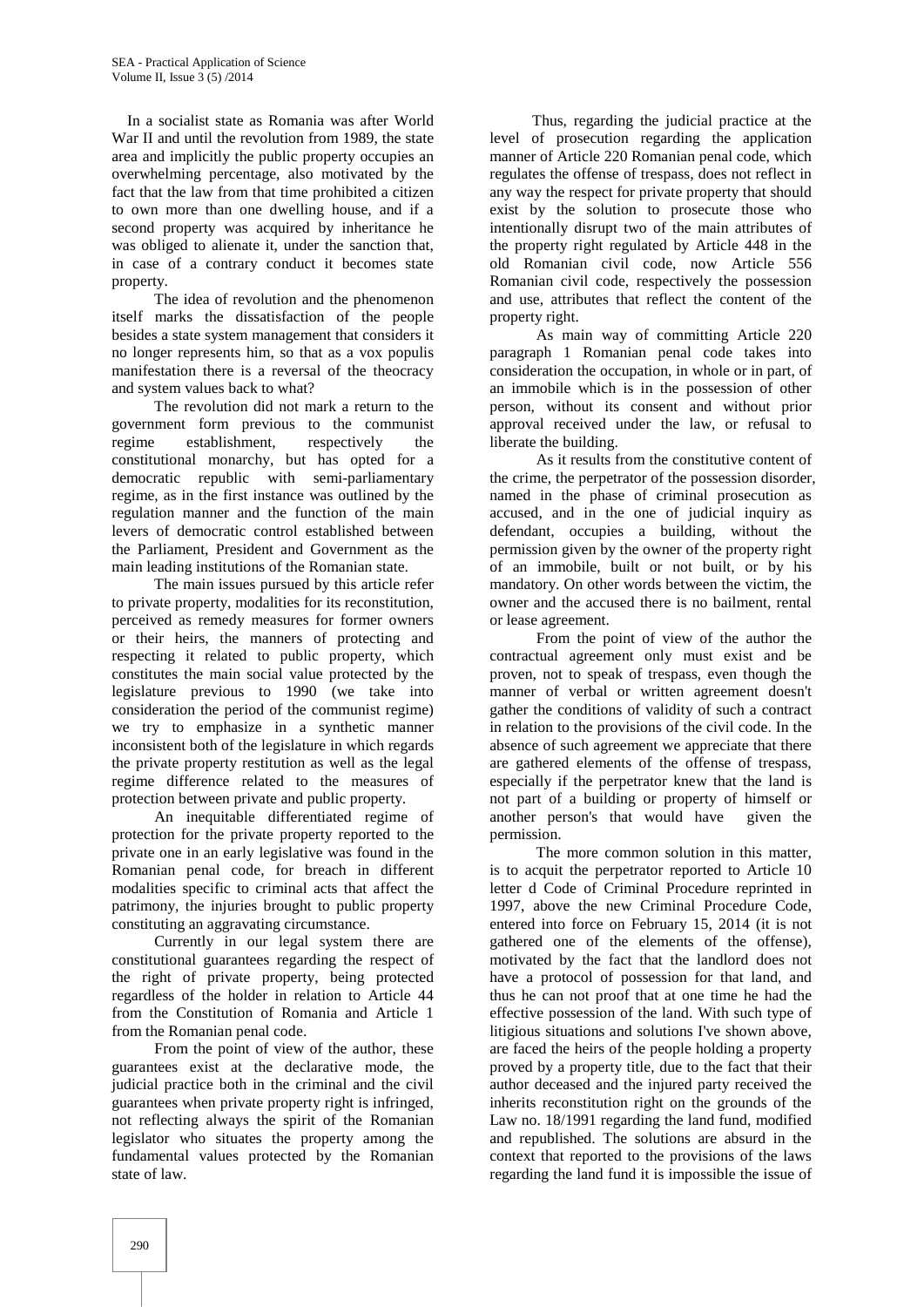the property title without the sheet of possession of the owner of the property right.

Owner's death does not mean that heirs should benefit from the land fund local committee of a new possession. It is a wrong solution from our point of view equivalent to not recognizing the owner of the inherited property right, by express or tacit acceptance, the attributes of ownership, possession and use and implicitly the disposal, in the context that the real owner can not dispose as desired respecting the relations of good neighborhood of his good. The fact situations to which I refer are accompanied by a position of recognition from the perpetrator's part of the committed offense of trespass. Such solutions lead to the establishment of any lack of respect for the property right of any legal holder.

If the perpetrator pleads not guilty, the evidence that makes the prove of the owner of the property right remains the surveying expertise that usually has as objectives the measurement of the occupied surface, the establishment of the cadastral indicators, the comparison of the property titles where both the victim and perpetrator have property titles from which results or not that they have surrounding areas.

In such a situation if it results that the injured party is entitled to the abusively occupied property and the perpetrator didn't know that the property belongs to the injured party, having the intimate conviction that it was his, the proper solution is the removal from criminal prosecution under Article 10 letter d from the Romanian penal procedure code.

However, in the hypothesis that the perpetrator continues to master the land without the consent of the injured party after this moment, he can not claim he did not know that this is not his land, even if in the property title of the injured party, the cadastral indicators are incorrectly operated, this cadastral error signifying just a mistake that does not result in the change of physical emplacement of the land.

At this point, in Iasi county, such situations are considered by the Decision no. 202 from May  $17<sup>th</sup>$ , 2012 which proposes in this respect an administrative procedure for amending the property titles of any kind of error that does not mean changing the physical emplacement of the land, which would equalize to an overlay of titles and implicitly with a litigious situation not criminal, but civil.

This type of administrative procedure should be conducted at the solicitants request at the Office of Cadastre and Real Estate Advertising of Ia i County, which refuses to comply with such a procedure, citing the lack of enforceability of the County Commission of Land Fund Iasi.

In terms of judicial practice, a constant problem encountered is related to other possible

errors concerning the name, is that of errors related to cadastral indicators, whether they are incorrect, whether the title must be completed with a plot that misses. These situations by changing the cadastral indicators do not bring, as explained above, overlay of property title. The holder of the property right or his heirs did not suffer any trespass, but has always had the possession of the land whose boundaries have remained unchanged from the physical point of view. These errors were discovered during the procedures for making the land book for the immobile, without which reported to the Law no. 287 from 2009 regarding the civil code, published in the Official Monitor 511/24.07.2009 and amended by the Law no. 71/2011, it is no longer possible only the transmittance of the property right on the immobile through sale-purchase contracts or donations, nor the issuance of permits to build a new immobile or even repair it.

In rural areas it is ascertained the creation of a legal awareness for older people to leave their heirs without legal problems, reason for which the number of people who want to register their property right of the buildings they own at the Office of Cadastre and Real Estate Advertising of Ia i County, increased.

The judicial practice regarding the amendment of the property titles on the material errors that do not signify a physical change in the cadastral emplacement, equivalent to the overlay of another property title, it is not unitary. From the judicial point of view, these material errors have the character of some relative nullities, which injures the legitimate interest of the holder of the property right found in the impossibility of making the land book for the immobile, and does not enter into the category of absolute nullities contemplated in Article III from the Law 169 from 1997. The variety of absolute nullities contemplated by the Article III from the Law no. 169 from 1997 envisaged the partial or total absolute nullity targeted for people who were not entitled to reconstitution of property right, no matter that it was on the old emplacement or on another accepted emplacement, the old emplacement being affected by works of systematization and public utilities. On other words, in these cases it was about people who did not make the proof of a confiscated property right and proved through the agriculture role or by statements of two witness neighbors with the claimed property.

The large number of lawsuits regarding the nullity of property titles issued as reparatory effect under the Law 18 from 1991, which suffered the last modification by the Law no. 247 regarding the property and justice reform from 2005, there were generated as a great number of people, except the old cooperators members who benefited from a lot of 5000 square meters, even if they didn't have land delivered to the old C.A.P. or I.A.S., that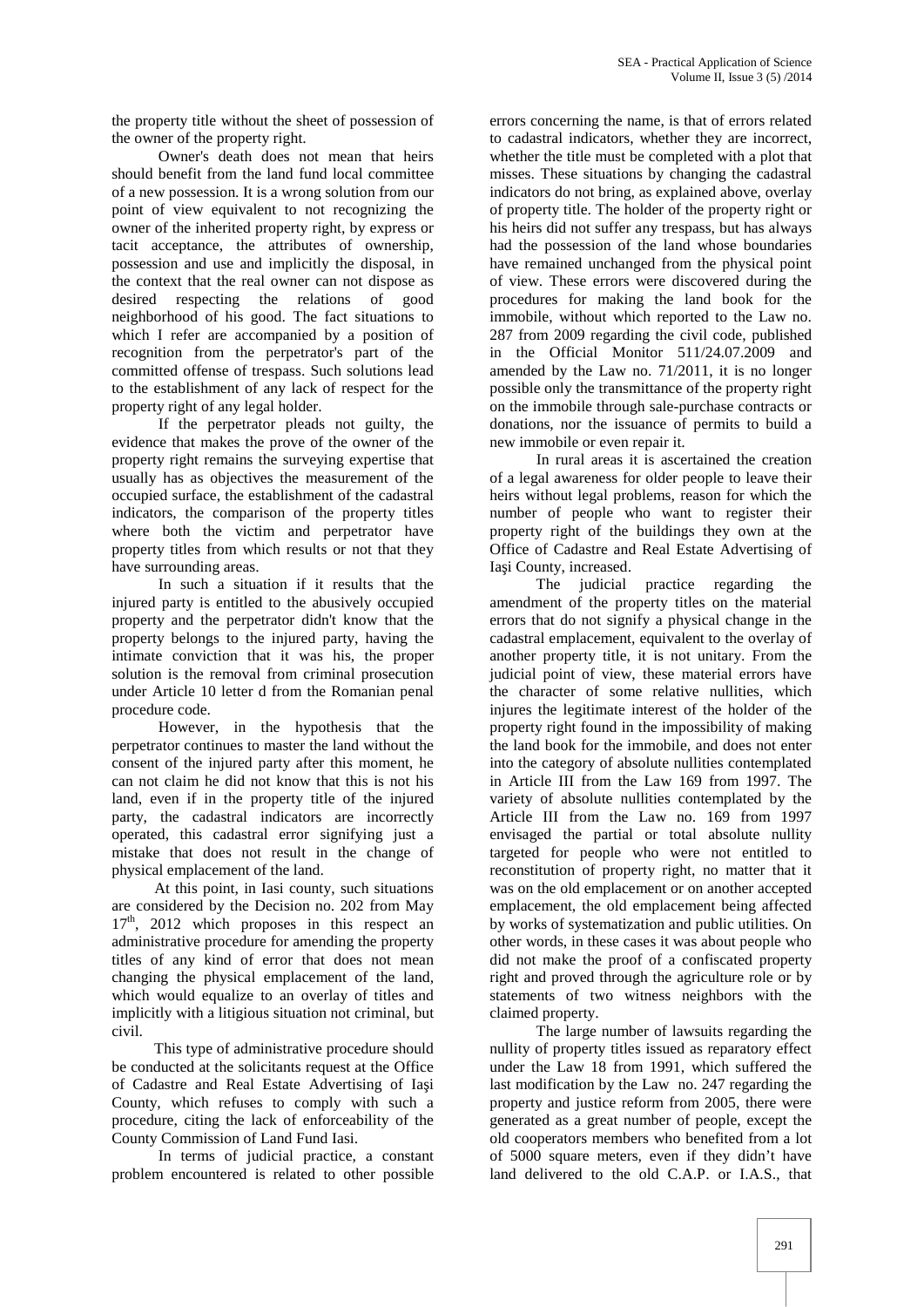didn't prove the existence of any property right in their names or family members whom they inherited.

Another problem was generated by the solutions of the Law courts which canceled the Decision of the county or local Commission of land fund, giving favor to the petitioner, in the context in which its old emplacement was returned this time to a justified person, but who accepted the reconstitution of his property right on another emplacement, its old emplacement being affected by works of systematization and public utilities interest.<br>Currently another legal source of the

litigations for amending the property titles or absolute or partial nullity, in the context that there are ascertained overlaying of property titles are either material errors of the local committee of land fund that reported to the Government Decision 850 from 2005 has as main attribution in putting in effective possession the holder of the property titles, changes of the plot plan of the village realized by the County Office of Cadastre and Real Estate Advertising, or even by the representatives of the territorial administrative unit on whose jurisdiction the land is, sometimes generated by the emergence of some new entities, or the disappearance of the old ones. It is very difficult to prove, in the absence of a coherent archive of the village, which was the plan plot in 1994, and which was the plan plot in 1996, given that in the two property titles results that they are bordering them, and not physically

overlay.A non-unitary judicial practice was generated by the Law no. 10 from 2001 on the return of nationalized properties and Law no. 112 from 1995 as amended and republished.

If the Law 10 from 2001 has legalized measures in favor of the former owners of the nationalized buildings, Law 112 from 1995 has initiated measures favorable to the tenants of the nationalized buildings.

Thus in the first phase it was intended by the legislature that the former owners of nationalized buildings be entitled to receive damages, the tenants of such buildings not being forced to evacuate these buildings. Moreover, the latter were given the right to purchase such houses for a price that does not reflect the market price provided their obligation or not to alienate a house acquired in this manner for 10 years.

Noting the lack of funds, however, the legislature allowed the former owners of nationalized buildings to be able to choose to receive them in kind or otherwise to be compensated. There were many situations where the property has been purchased by tenants as good faith purchaser, the former owners of the nationalized property (usually its heirs) gave up the compensation and asked for restitution in kind. In

such situations, some courts have opted to begin the principle of good faith purchaser and therefore the principle of civil legal documents security and in other situations there was allowed to the property right of the former owner of the nationalized property.

Other litigious situations were generated by the Law no. 10 from 2001 concerning the abusively taken buildings*,* in the event that the holder of the property right of the nationalized building has obtained from the Court in whose jurisdiction the property is, the cancellation of the mayor's disposal of rejection of its petition in the kind of the building, and during such a dispute the property was alienated many times. Also in this kind of situations there were different solutions.

From the point of view of the author it has priority the principle of civil legal documents security and good faith purchaser that should also be applied in case the entitled owner of the property right obtains the cancellation of the property title issued in the name of the person who did not have the quality of a person entitled, and this land made the object of several alienations. The person who didn't have the right to be the recipient of the good's restitution that was never owned by his family and was not donated or confiscated shall be liable to pay the land concerned at the market price value, from the moment the judgment becomes final and irrevocable.

Tenants and owners of nationalized houses didn't come into conflict only when the nationalized property no longer existed, it was not possible the restitution in kind, a restitutio in integrum, the holder of the nationalized immobile good being entitled by the mayors disposal only to a compensation. The procedure of the Law 10 from 2001also in the latter situation is very difficult, the owner of property being put in front of the National Authority of Nationalized Properties Restitution and Payment of Compensations, being faced to restoring the file from the beginning, although it has a favorable disposal, which it was acted on the grounds of gathering the legal conditions required.

In the application of Law no. 112 from 1995, the manner in which it is acted by the territorial administrative unit in which jurisdiction the immobile is situated, in order to conclude a transaction of sale is arbitrary, the refusal of the authority is usually justified as that the legislator used the phrase can and maybe he shouldn't. On the other hand this obligation is interpreted as being optional and not mandatory (civil decision no. 1089 of 13 June 2012 the Court of Appeal Iasi, as judiciary practice).

From the point of view of the author of the study the refusal of the authority in such circumstance as specified above must be justified in practice (he didn't sell such immobile in the last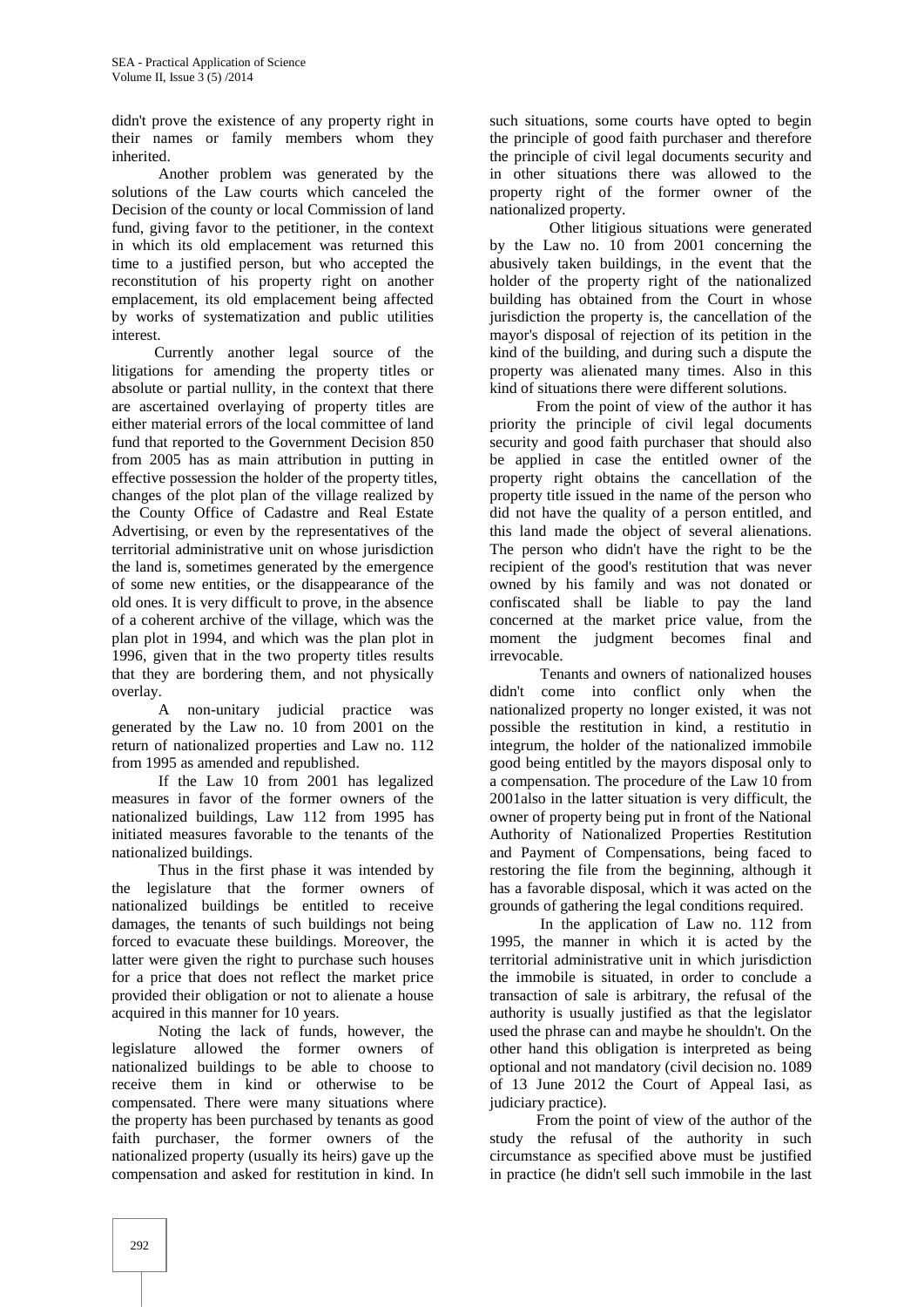5 years, the refusal is justified in maintaining the locative fund for social houses, in that area the building will be demolished and there will be made works of public interest, etc.)

We argue that the main mean at reach for property protection, regardless of the holder to be the criminal one, due to the lower costs than the civil specific ones that usually involve the payment of legal fees, stamp duty, which is increased annually, the payment of some specialty expertise etc.

We appreciate that complainant in a criminal complaint for trespass can be the owner of a usage right ceded under a contract of use, loan, lease, with its obligation associated to indicate the owner of the property right.

We ascertain that in practice jurisprudence as judicial means to protect the property are the actions of the owners, motivated by the fact that such action is limited to a period of one year from the date on which the owner of the right had to know the infringement of the property right. In the case of the heirs who expressly accept the sequence by a statement before a notary public, most often they do not check in this year a possible violation of the property.

The most frequently met remain the actions in claim formulated either under Article 480 from the old civil code or under Article 566 from the new civil code depending on the moment when it took place the abusive occupation of the property, prior to October,  $1<sup>st</sup>$ , 2011, the date of entry into force of the new civil code, or after this date. Another advantage of this action is that it is inalienable, the owner being able to claim his property at any time and from the hands of anyone who would be found. Usually, such action is associated with one in rectification of land book, if the abusive occupier has tabulated his property right over the cadastral emplacement of right of the applicant, the person who claims in court using a range of evidence as witnesses (which show the movement of the boundary signs, for example), writings (usually authentic documents which prove a fair title and implicitly a property right) and surveyor expertise.

Also, if the abusive occupant, who, in such a civil process figures as defendant has erected a building can be obliged to demolish it on his expenses, or the applicant may ask the court to [5] LAW authorize him to the demolish the buildings erected on the land, property of the applicant.

It is observed a large payment of the judicial means, but which through the large number of litigation may lead to an instability of the civil circuit of immobile goods, reason for which we propose a ferend law as administrative amendment of the plan lots, that lead to the amendment of the cadastral data with the agreement of the holder of the property right, who will receive a document

that the amendment of the cadastral data does not equate to a physical change of the emplacement, his consent being expressed before a notary public.

The parcel plan approved by the Office of Cadastre and Real Estate Advertising must be regarded as a chessboard where you exist or not.

In the region of Moldavia, these problems of tabular existence of property right which ultimately equals to the identity card for an immobile good has been generated by the coexistence alongside the Transcriptions Register, in the land book of a locality being also written a series of litigation that were not always operated in the land book of the building, in the context in which the owner of the property right was drawing it.

In the new civil code, at this time, it is legalized a tabular usurpation, which equates to the obligation of drafting by the Office of Cadastre and Real Estate Advertising of a register of holders without documents for the land who built or not buildings, buildings that are not claimed, by attributing cadastral numbers. We refer to the provisions of Article 931 from the new civil code in this sense. It is required in this sense the elaboration of some methodological rules that create an administrative procedure for the registration of possession with beginning or not of written evidence, which are not subject of litigation.

In conclusion, the application method of the law, even in the context of the clear text of law is fragmented, and the refusal of some authorities to enforce new legal disposals and to apply the law in the spirit of helping citizen, of finding solutions within the limits of the legal texts will perpetuate the myth of judicial mechanisms and land hatred.

## **BIBLIOGRAPHY**

- [1] JUDICIARY PRACTICE civil decision no. 1089 of 13 June 2012 the Court of Appeal Iasi
- [2] CONSTITUTION OF ROMANIA revised in 2003
- [3] LAW NO.18/1991 concerning the Property Land Restitution, republished on  $5<sup>th</sup>$  of January 1998.
- [4] THE GOVERNMENT DECISION NO. 850  $/2005$  concerning THE RULE FROM  $4^{TH}$ OF AUGUST 2005 – for re-establishing the Property Right.
- NO. 169/1997 amending and supplementing the Land Law no. 18/199
- [6] *LAW NO.10/2001 – concerning the abusively taken buildings*
- [7] LAW NO 112 of 25 November 1995 regulating the legal status of property for housing, owned by state
- [8] LAW NO.247/2005 concerning the Justice and Property Reform
- [9] LAW NO. 287/2009 concerning NEW civil code